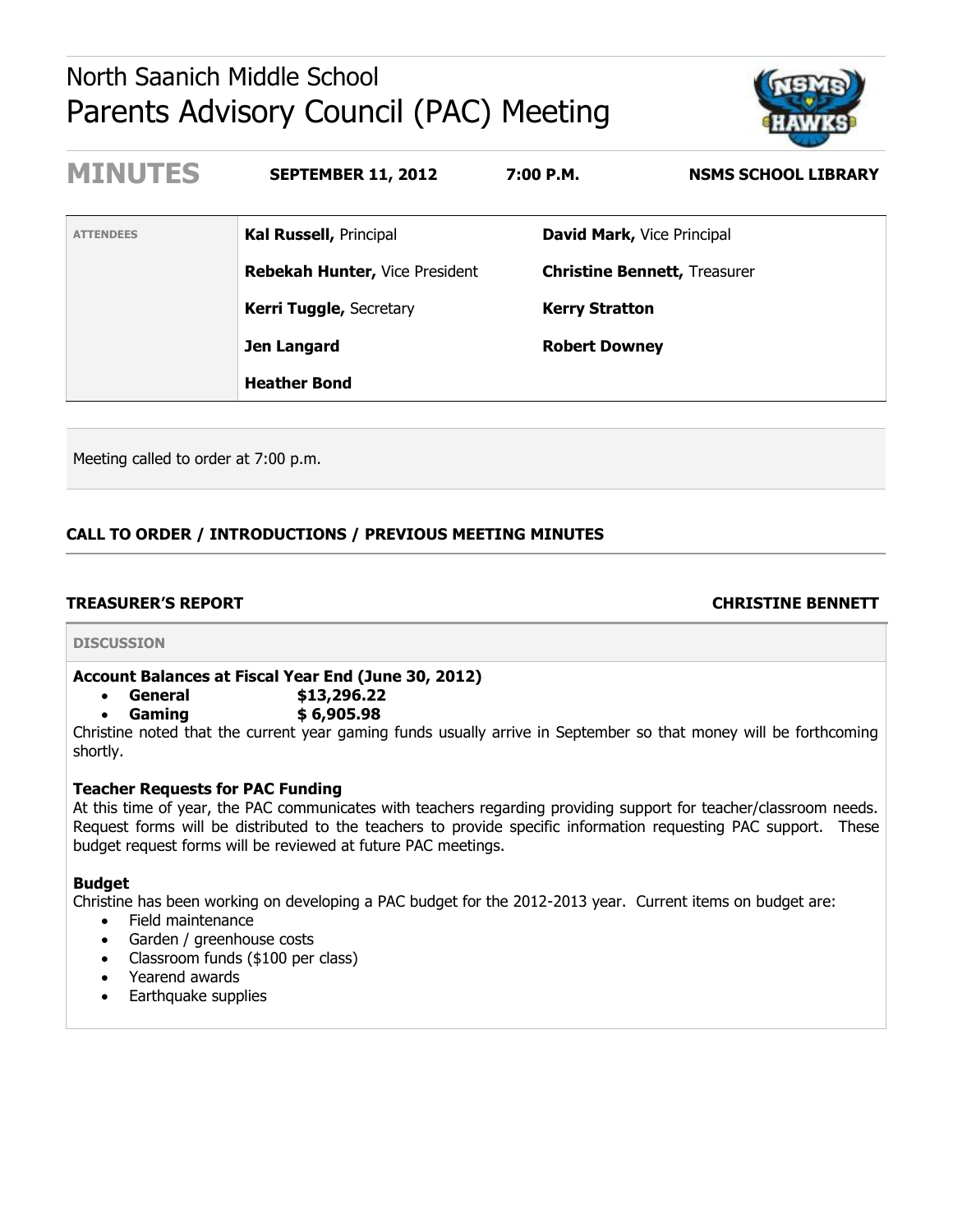## **DISCUSSION**

#### **Commencement of School Year**

The beginning of the school year had a very successful start and Mr. Russell is really enjoying the new school.

#### **Appeals Process**

Mr. Russell wanted to ensure that all PAC members and parents are aware of the correct Complaint and Appeals process. The complete steps to follow as well as the applicable SD#63 policies will be outlined in the September newsletter.

#### **School / Class Set Up**

The school has had an influx of students this year and is close to full. At the end of last year there were 35 spots open for the 2012-2013 year but there are now only a handful of spots left.

#### **Intramurals**

Lunchtime intramural games will begin this week. Games will be classes vs classes.

#### **Upcoming Events**

- **September 20 -** Motivational speaker Michael Bortolotto will be doing 3 presentations regarding social responsibility – parents welcome!
- **September 20 -** Meet the teacher night
- **September 24 Non-instructional day**
- **September 25 –** Grade 5 Immunization day

#### **School Planning Council**

Mr. Russell requested three PAC members' participation in the School Planning Council. Kerry Stratton, Christine Bennett and Rebekah Hunter were nominated for SPC and voted in by acclamation. Robert Downey stated that he is interested in being an alternate for this position if required.

### **M/S/C – Kerri Tuggle / Jen Langard**

#### **Entertainment Books**

The Entertainment Books have already gone home with the kids. These books are a teacher-coordinated fundraiser to support field trips and funds for the band.

#### **Grade Eight Leadership and Service Program**

This year a new program will be implemented for grade eight students. Each grade eight student will have about 20 choices of various activities to perform with/for the school. This will be discussed in advisory one day every other week. Kids will rotate activities three times in the school year to get them involved in various areas. This program is to encourage leadership in the grade eights and to avoid the same students getting involved in various activities again and again – gets more children involved.

### **VICE PRINCIPAL'S REPORT DAVID MARK**

#### **DISCUSSION**

David stated that he is happy to be back at NSMS – he worked here previously approximately 10 years ago. He really enjoys the new school and the teachers are great. He is looking forward to working with the grade eights in the new Leadership and Service Program and is excited about the upcoming school year.